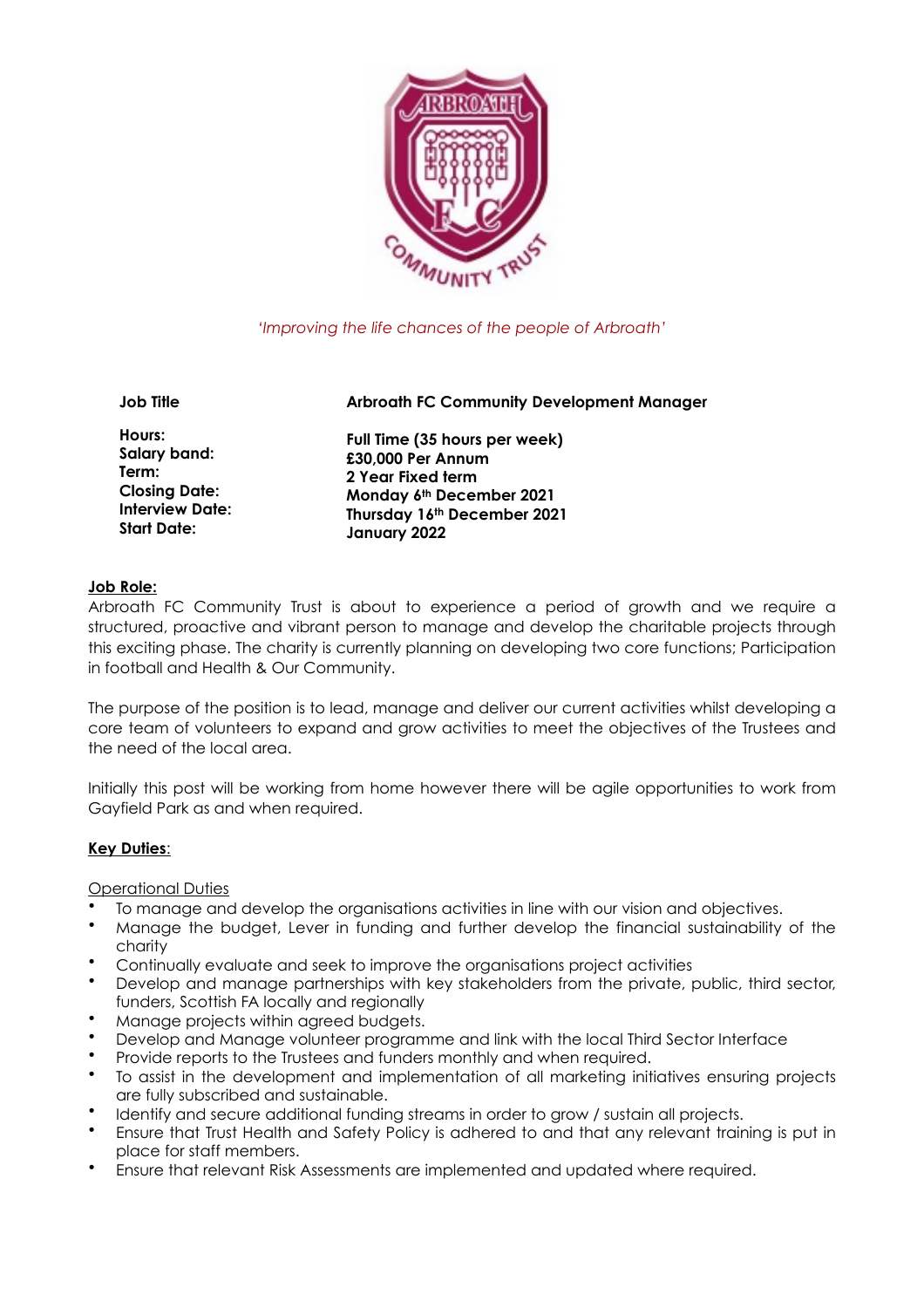# Football Development Academy

- To support football development deliver the AFCCT football training program
- To increase participation in sport and physical activity for people of all ages and abilities, irrespective of ability, age, gender, race, religion, sexual orientation or any other factor
- To breakdown any barriers to participation by providing free sessions on and offline
- To ensure football development in the local area is aligned to a pathway (to be defined)

#### Coach Programme

- To design and deliver the AFCCT coaching curriculum
- To lead & coordinate AFCCT staff and volunteers to deliver the above
- All coaches are meeting the quality expectations set out in the Quality Assurance Framework and are employed under current applicable legal requirements.
- For ensuring all staff in their employ are fully trained and possess the required certifications and legal documentation appropriate to their service under the Trusts Agreement with them.
- For coach discipline and efficiency.
- To promote efficient working practices and to explore effective use of the facilities within established guidelines.
- To meet with Trust on a monthly basis regular basis to review joint performance under that agreement.

#### General Responsibilities

- Maintain Continuous Professional Development by attending any relevant courses, meetings, workshops, seminars and any other related events.
- Participate in staff meetings designed to monitor progress, identify new directions and other general related issues.

Undertake other duties which may be designated from time to time by the board of trustees to achieve the Trust's aims and objectives, including representing the Trust on occasions at functions and events as required.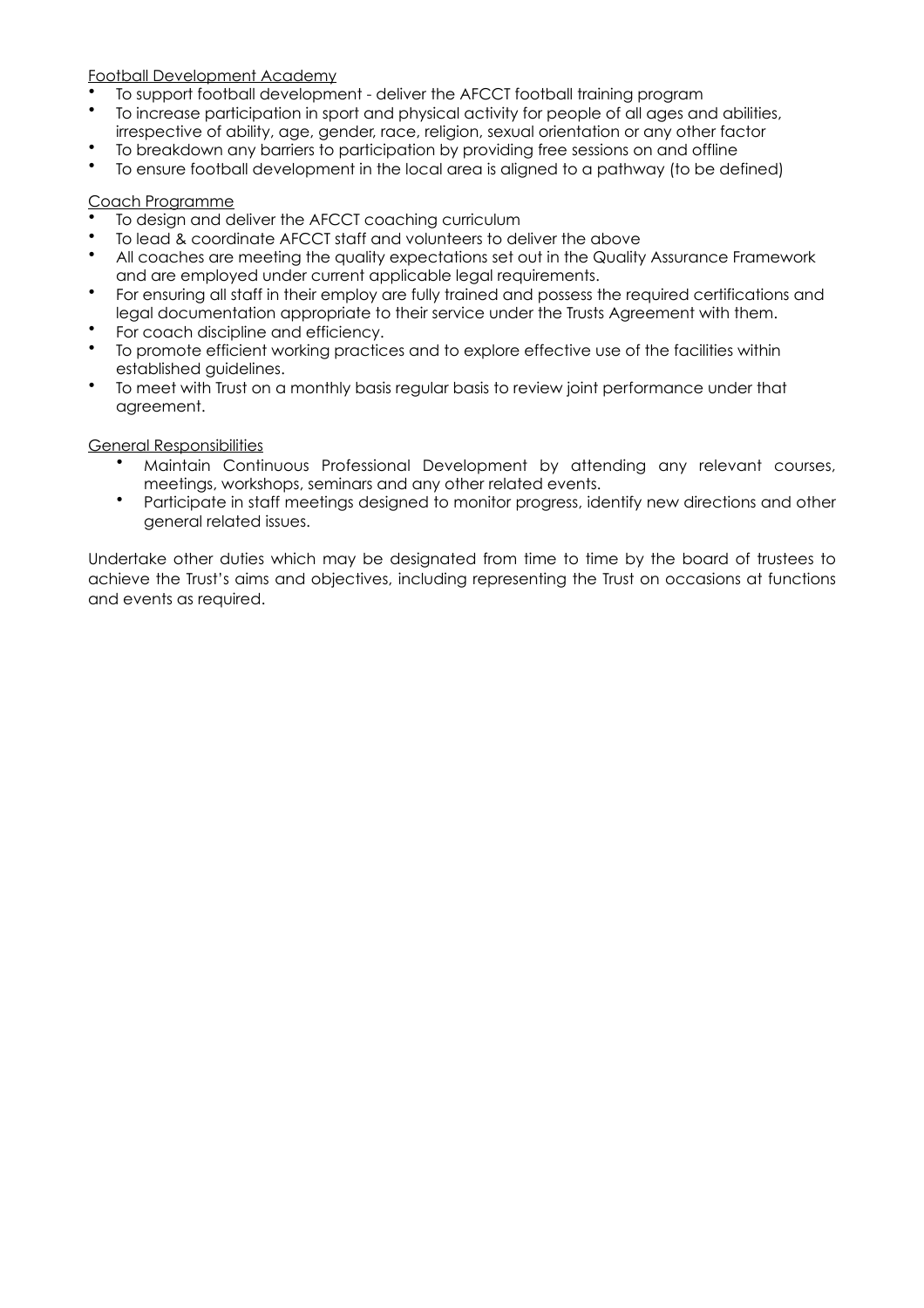# **PERSON SPECIFICATION**

| <b>CRITERIA</b> |                                                                                                | <b>ESSENTIAL/</b><br><b>DESIRABLE</b> | <b>METHOD OF ASSESSMENT</b> |
|-----------------|------------------------------------------------------------------------------------------------|---------------------------------------|-----------------------------|
|                 | <b>Qualifications and Training</b>                                                             |                                       |                             |
|                 | 1.<br>Degree or equivalent qualification in<br>relevant discipline or equivalent<br>experience | E                                     | <b>CV/Interview</b>         |
|                 | 2.<br>Willingness to undertake mandatory<br>training                                           | E                                     | <b>CV/Interview</b>         |
|                 | Knowledge, Skills and Experience                                                               |                                       |                             |
| 1.              | Experience in managing and developing<br>programmes                                            | E                                     | CV/Interview/References     |
| 2.              | Experience in fundraising and managing<br>budgets                                              | E                                     | CV/Interview/References     |
| 3.              | Knowledge of a range of leadership<br>methodologies and approaches                             | E                                     | <b>CV/Interview</b>         |
| 4.              | Experience of delivering sports-based<br>programmes                                            | E                                     | CV/Interview/References     |
| 5.              | Experience of partnership working and<br>collaborative projects                                | $\mathsf E$                           | CV/Interview/References     |
| 6.              | Experience and/or knowledge of<br>managing a charitable organisation                           | D                                     | CV/Interview/References     |
| 7.              | Experience of working with and<br>managing volunteers'                                         | E                                     | <b>CV/Interview</b>         |
| 8.              | Experience of marketing and<br>communication                                                   | $\mathsf D$                           | Interview/References        |
| 9.              | Excellent written communication skills                                                         | E                                     | CV/Interview                |
|                 | 10. Excellent oral communication skills                                                        | D                                     | CV/Interview/References     |
|                 |                                                                                                |                                       |                             |
|                 |                                                                                                |                                       |                             |
|                 |                                                                                                |                                       |                             |
|                 |                                                                                                |                                       |                             |
|                 |                                                                                                |                                       |                             |
|                 |                                                                                                |                                       |                             |
|                 |                                                                                                |                                       |                             |